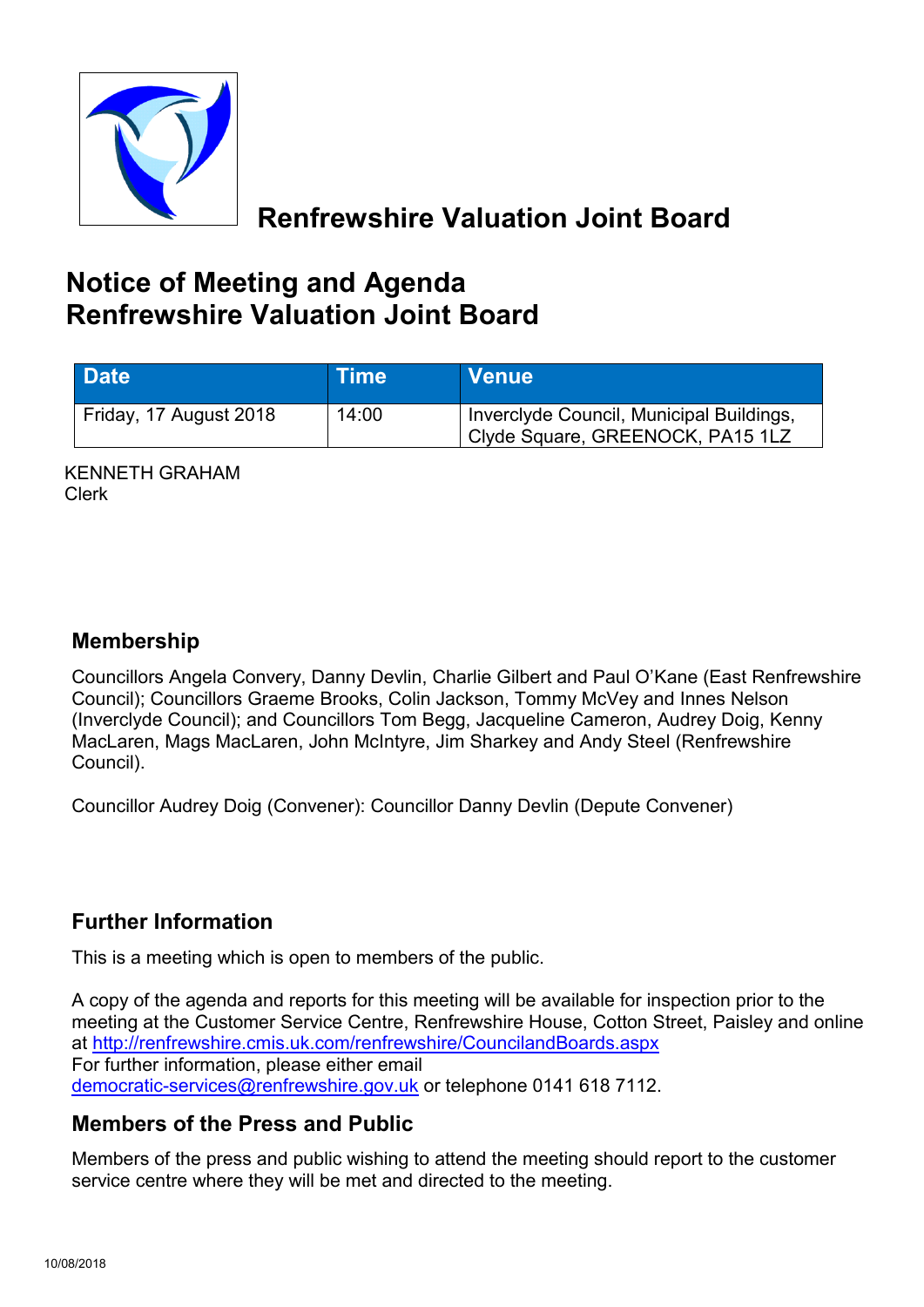## **Items of business**

## **Apologies**

Apologies from members.

#### **Declarations of Interest**

Members are asked to declare an interest in any item(s) on the agenda and to provide a brief explanation of the nature of the interest.

| 1                       | <b>Minute</b>                                                    | $5 - 12$   |
|-------------------------|------------------------------------------------------------------|------------|
|                         | Minute of meeting of the Joint Board held on 1 June 2018.        |            |
| $\mathbf{2}$            | <b>Attendance of Joint Board Members</b>                         | $13 - 14$  |
|                         | Report by Clerk.                                                 |            |
| $\mathbf 3$             | <b>Annual Audit Report 2017/18</b>                               | $15 - 46$  |
|                         | Report by Audit Scotland.                                        |            |
| 4                       | <b>Audited Annual Accounts 2017/18</b>                           | $47 - 86$  |
|                         | Report by Treasurer.                                             |            |
| 5                       | <b>Revenue Budget Monitoring</b>                                 | $87 - 90$  |
|                         | Report by Treasurer.                                             |            |
| 6                       | <b>Annual Canvass/Electoral Registration Update</b>              | $91 - 94$  |
|                         | Report by Assessor and Electoral Registration Officer.           |            |
| $\overline{\mathbf{7}}$ | <b>Non-domestic Appeals</b>                                      | $95 - 102$ |
|                         | Report by Assistant Assessor and Electoral Registration Officer. |            |
| 8                       | <b>Performance Report</b>                                        | 103 - 106  |
|                         | Report by Assistant Assessor and Electoral Registration Officer. |            |
| 9                       | <b>Corporate Risk Register</b>                                   | 107 - 130  |
|                         | Report by Assistant Assessor and Electoral Registration Officer. |            |
| 10                      | <b>Risk Management Strategy</b>                                  | 131 - 142  |
|                         | Report by Assistant Assessor and Electoral Registration Officer. |            |
| 11                      | <b>Flexible Retirement Policy</b>                                | 143 - 152  |
|                         | Report by Assessor and Electoral Registration Officer.           |            |
| 12                      | <b>Carers Leave Policy</b>                                       | 153 - 166  |
|                         | Report by Assessor and Electoral Registration Officer.           |            |